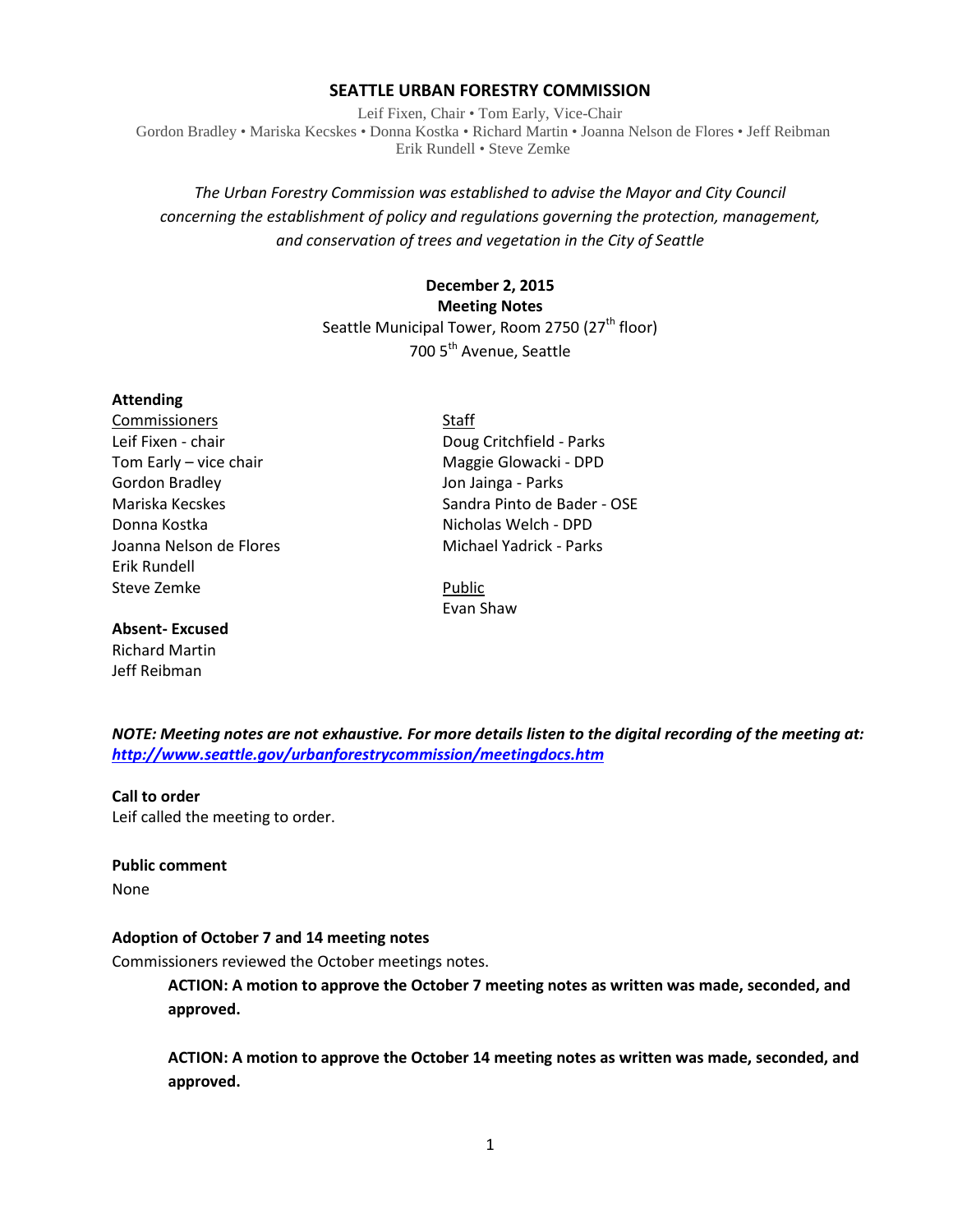# **Restoring Native Forest Diversity to Seattle Parks – Michael Yadrick (Parks)**

Michael is one of the plant ecologists in Parks. This is a follow up to the presentation about Carkeek Park from a month ago. Michael wanted to give the Commission more history about the park. What Parks wants to do is increase diversity on the ground by encouraging more diversity among tree and understory species.

Creating canopy gaps in some hardwood-dominated forests, in combination with other restoration practices, can promote site conditions conducive to successful conifer establishment and increased native forest diversity. These conditions will help slope stability, increase wildlife habitat, reduce the effects of stormwater runoff, and promote stewardship practices common on forest lands managed both for timber production and species diversity.

If invasive weeds are left to grow unchecked they would kill existing trees and prevent new trees from growING producing an 'ivy desert'. GSP has been working on removing invasive species and planting understory native species and native trees.

The Northwest Natural Resource Group (NNRG) established the objective to provide a series of prescriptions for successfully establishing a conifer cohort beneath hardwood canopies at Carkeet Park and the West Duwamish Greenbelt.

Red alder dynamics: shade intolerant, early successional species colonize sites at high initial densities allowing for few conifers. Early growth outcompetes all other species. Alder stands often run into brushdominated sites. Alder and salmonberry can outcompete conifers for light, water and nutrients. Conifer regeneration is encouraged by light availability. Variable canopy density can support understory conifers through canopy succession. GaPS of % acre and at least 20 feet wide can increase light availability by 30% and support conifer production.

In Carkeek Park, mountain beavers are causing a lot of tree damage. Parks staff is using wire cages to protect young trees at Carkeek Park.

Method alternatives:

- a) Understory treatment (UT) only remove or treat weeds, plant natives, erosion control.
- b) 30% thin and understory treatment Understory treatment plus girdle, inject or cut native trees.
- c) 30% thin gap creation/enhancement understory treatment Understory treatment plus girdle, inject or cut native trees.
- d) Commercially thin alder and maple, gap creation/enhancement, understory treatment. Understory treatment plus girdle, inject or cut native trees plus road building and hauling logs off the site.

GSP will not be pursuing c) or d) at this time. West Duwamish is less complex, is less steep and has lower public use, and would be a good project to get started with. Carkeek has steeper slopes, sandy soils, mountain beaver, streams, and much more public use. They recently removed 20 alders, snagged others, dropped some and left them on the creek.

UFC question: Does this include planting of conifers?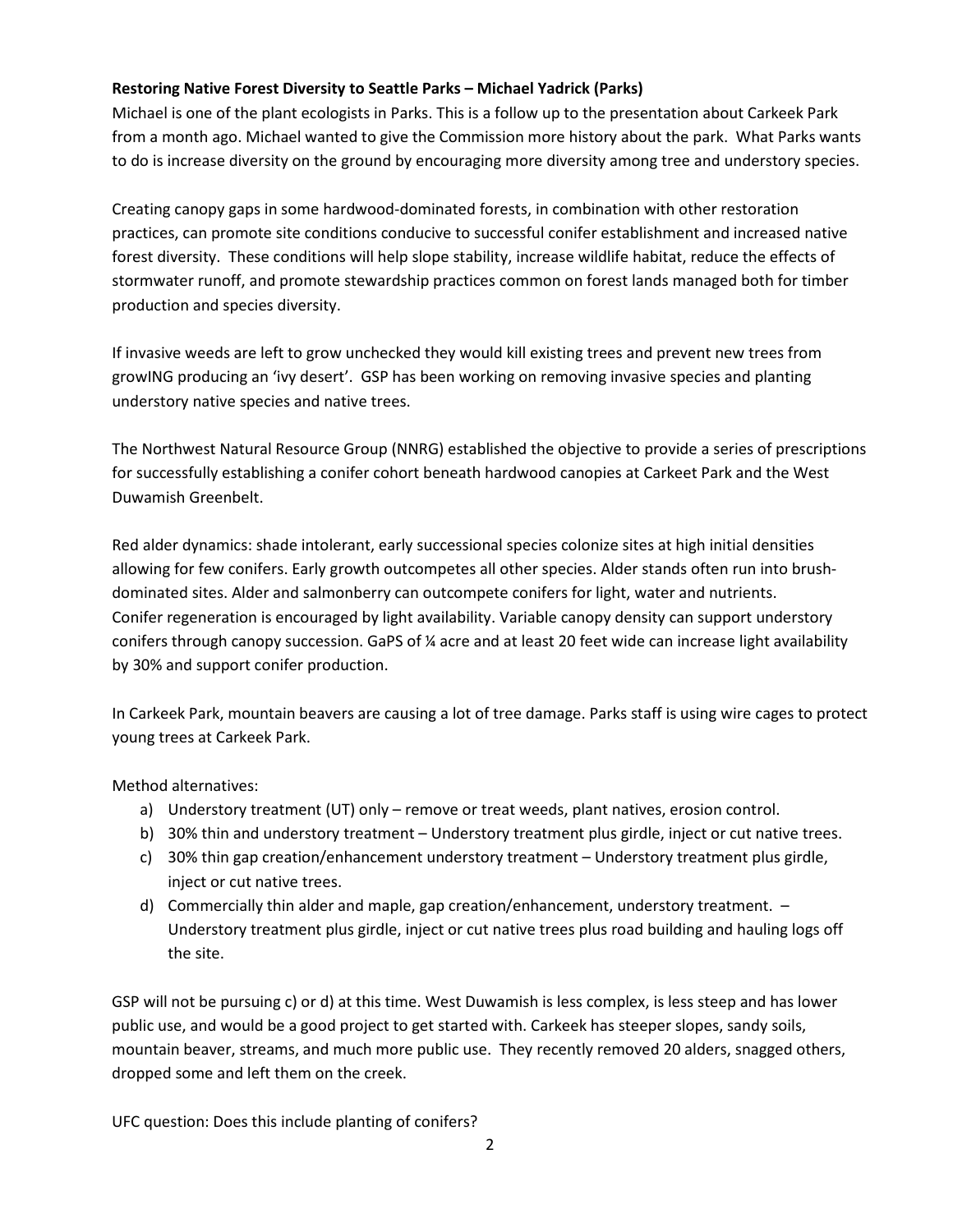Answer: Yes. It's more detailed on the timeline on the memo and report.

UFC question: Are you installing larger trees? 6 ft conifers?

Answer: usually go with 1 gal potted material that establishes better and requires less watering.

UFC comment: The UFC recommended the Arboretum to install signs to educate the public about what's being done.

Answer: in Carkeek it would be very visible and a great idea. Would also do outreach to the community before the project gets started.

UFC question: What's the timeline to reach the target?

Answer: some of those areas are phase 4 (maintenance only). They worked on solidifying those metrics this year. GSP starts counting trees when they reach 5 inches DBH (diameter at breast height).

## **Environmental Critical Areas update presentation – Maggie Glowacki (DPD) and Nick Welch**

Last time DPD presented to the UFC they received high level comments but didn't yet have draft code language.

Environmental Critical Areas include:

- Aquifers
- Landslide-prone and steep slope areas
- Peat bogs
- Streams
- Small lakes
- **Wetlands**

Shorelines are no longer part of ECA, they are regulated separately under Shoreline Master Program. Maggie mentioned that the UFC provided comments regarding protecting heron habitat.

The requirements for the 2015 ECA update are:

- Review regulations for compliance with Growth Management Act
- Best available science
- Public participation plan
- Develop policies and regulations.

The ECA update process includes:

- Public outreach via website and meetings
- Public open house
- Summary of identified changes February 2015
- Proposed policy changes February 2015
- Proposed regulatory changes October 2015
- Public input throughout process
- SEPA
- Mayor's approval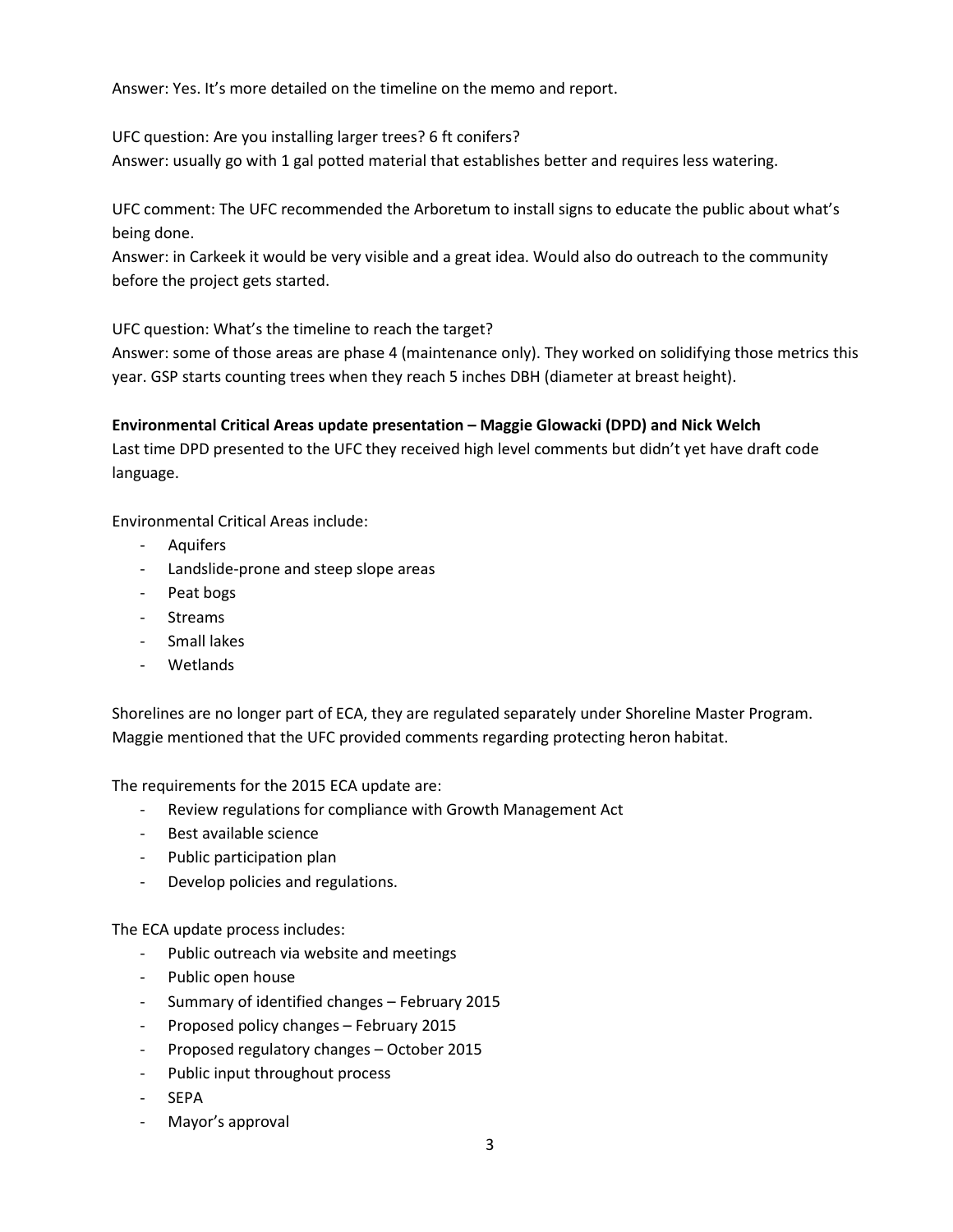- City Council –public hearing and approval

Public comment is currently open and will continue in January 2016. DPD has mapped all the critical areas as DPD knows them. Maps are advisory, what matters is what's actually on the ground.

Existing regulations in place:

Section 25.09 of the Seattle Municipal Code. Current regulations include:

- 1. Define ECAs
- 2. Establish exempt development (e.g. maintenance and repair)
- 3. Specify submittal requirements
- 4. Establish specific development standards for each ECA type
- 5. Outline variance process for development on steep slopes
- 6. Outline exception process for lots predominantly ECA.

Proposed changes:

- Clarification of code where needed
- Steep slope unit lot subdivision standards
- Wetland increase setback for Type III wetlands with moderate to high habitat function from 85 ft to 110 ft.
- Heron Habitat Director's rule

There are provisions for buffer average. DR 5-2007 – Update to Heron Habitat protection. There are seven colonies in Seattle.

UFC recommendations in 2010:

- Retain trees: 6" DBH or larger screening trees year round (decrease from 22" DBH during nesting season)
- 15 ft building setback: require a landscape planting plan approved by DPD

Updated Great Blue Heron Director's Rule:

- Retain trees with 6" DBH or larger screening trees year round
- 15ft building setback: include additional detail that native vegetation is required and this plan is required to be approved by DPD based on the standards.

Additional changes:

- Include year around buffer: 197 ft if vegetation is removed mitigation to replace habitat loss is required using mitigation sequencing.
- Great Blue Heron Nesting Colony:
	- o Clarify no development is allowed within the heron nesting colony and
	- o Protect a nesting colony 10 years after last known nesting season.
- Definitions: update and add additional terms

UFC question: What does mitigation sequencing mean?

Response: stop the action, minimize the impact, and look at replacing ecological function of the habitat removed.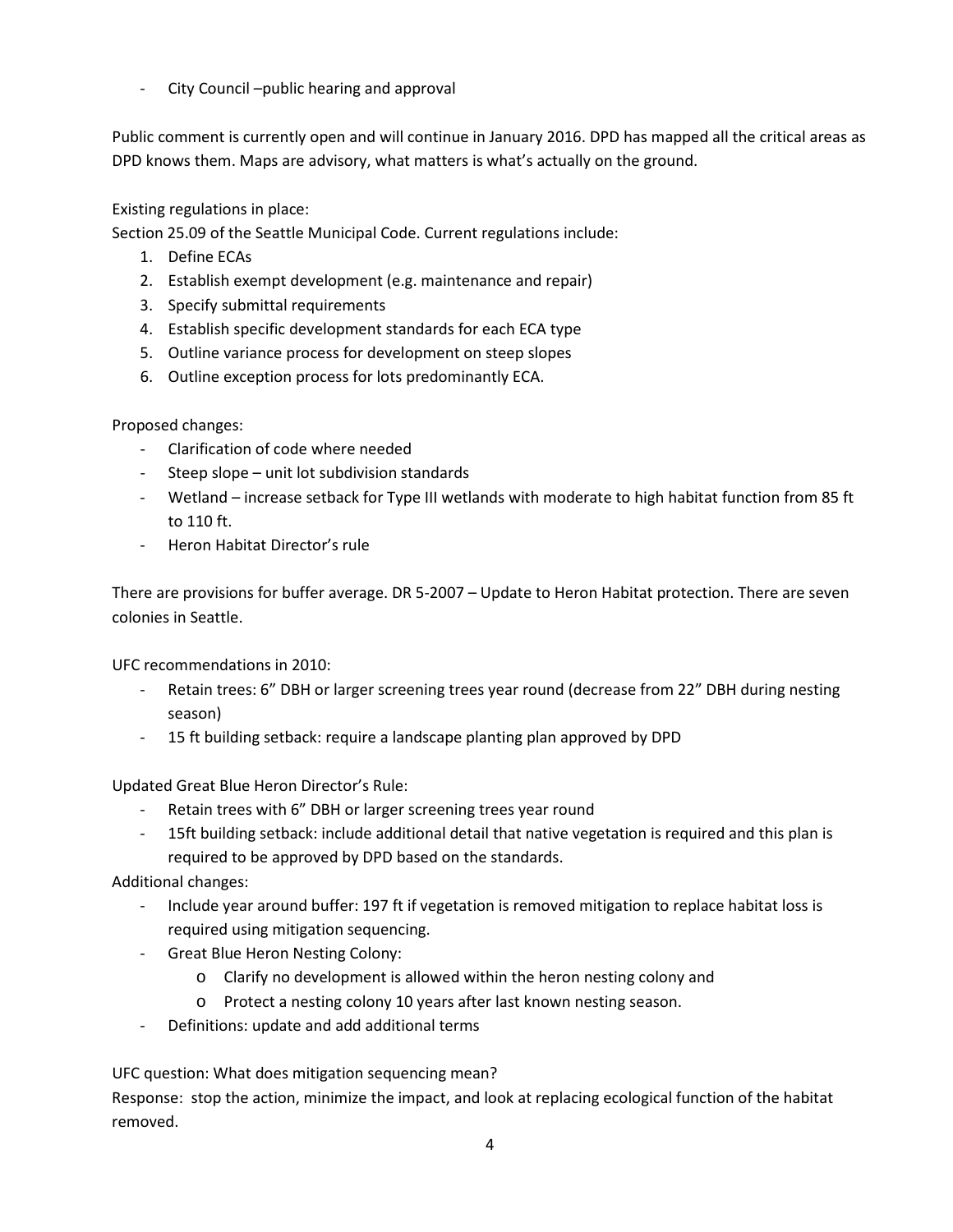UFC question: Is there a requirement for the habitat replacement to happen in the same location? Answer: the intent is that it would be provide habitat for the Herons in the affected colony. If there are nests in the trees, DPD will consult with a Department of Fish and Wildlife biologist.

UFC question: Is there protection for staging? Male herons come back one month before females. They look at last year's nests and choose one for this year. If there is no protection for the staging area, male herons won't try to attract females to this year's nests. There is also no protection for feeding areas. Heron Habitat Helpers is asking for 1,500 feet. Both protections would help. Answer: there are no protections for staging currently.

UFC question: Are we requiring a permit for re-roofing houses during the nesting season? Answer: will check

UFC question: What about vegetation removal? Answer: we do allow some development in steep slope areas that require geotech review. Standalone removals are reviewed by Seth Amrhein in DPD.

Donna has some comments if the UFC chose to submit a recommendation to DPD.

UFC question: Is there a period before and after nesting in terms of what the actual nesting season is? With males coming in a month early… the last chicks leave by Labor Day. Answer: currently Feb 1 – July 31 based on Department of Fish and Wildlife (this doesn't include staging).

# **Right of Way Improvements Manual (ROWIM) update - Susan McLaughlin (SDOT)**

Susan McLaughlin – convened an advisory committee and Jeff Reibman was the UFC representative in that group.

ROWIM is the user's guide to the ROW. Establishes and documents the policies, procedures and practices for how the City manages physical improvements in the street right of way and on public property. This is the 10-year update. It will reflect:

- Modal plan design guidance (freight, transit, pedestrian, and bicycle).
- ROW allocation and priorities within the ROW
- Activating and adapting public space
- Definitive street improvements to influence private development outcomes.

Last year SDOT did an intensive survey asking people why they use the ROWIM. 88% responded that they use it to access design criteria and considerations.

What's new:

- Illustrative street types
- Modal plan integration and design standards
- Adaptive street strategies
- Green stormwater infrastructure improved design guidance
- ADA improved design guidance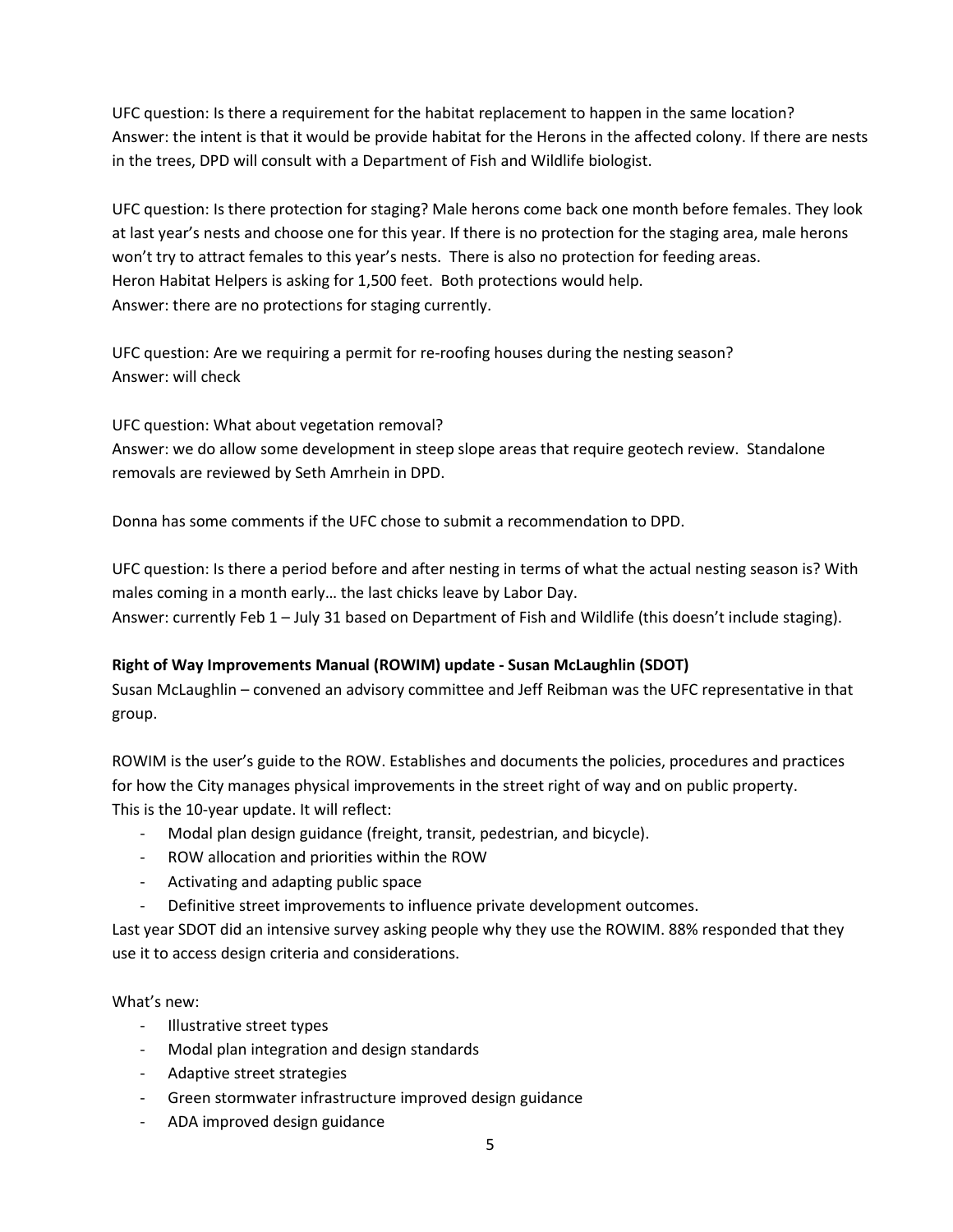New street types:

- Differentiate street design based on adjacent land use, roadway function and modal priorities such as:
	- o Urban village main
	- o Urban center connector
	- o Residential curbless
- Set minimum and desirable design standards:
	- o Sidewalk widths
	- o Landscape buffer
	- o Intersection design

Project schedule:

- Second working draft – December 14 will reconvene the advisory committee. Don't have a formal public comment period. Will give a month for a first review.

Will have a new website being developed in parallel and advisory committee will be part of the user test. They are looking to adopt the new manual at the end of Q1 2016.

UFC comment: Will be interested about a section with soil volume considerations.

UFC question: Sounds like there won't be a public input period? Answer: they are looking for a targeted group of stakeholder input.

UFC question: Are Greenways an overlay or a street type? Answer: Yes. It's an overlay.

## **Public comment**

None

## **New business and announcements**

Donna has rough comments for a letter but will need a few more days to send it out. Tom will help Donna put together a first draft.

Joanna asked whether there was a need for follow up with Lex about his presentation. Gordon spoke with him today. Parks has worked very close with him. He is concerned that there is not plan for a long-term solution for the issues at Carkeek Park. There are multiple groups out there that might have other ideas/opinions. It's a challenge. It doesn't seem like there is a lot the UFC can do to advance his objectives.

## **Adjourn**

Community input: